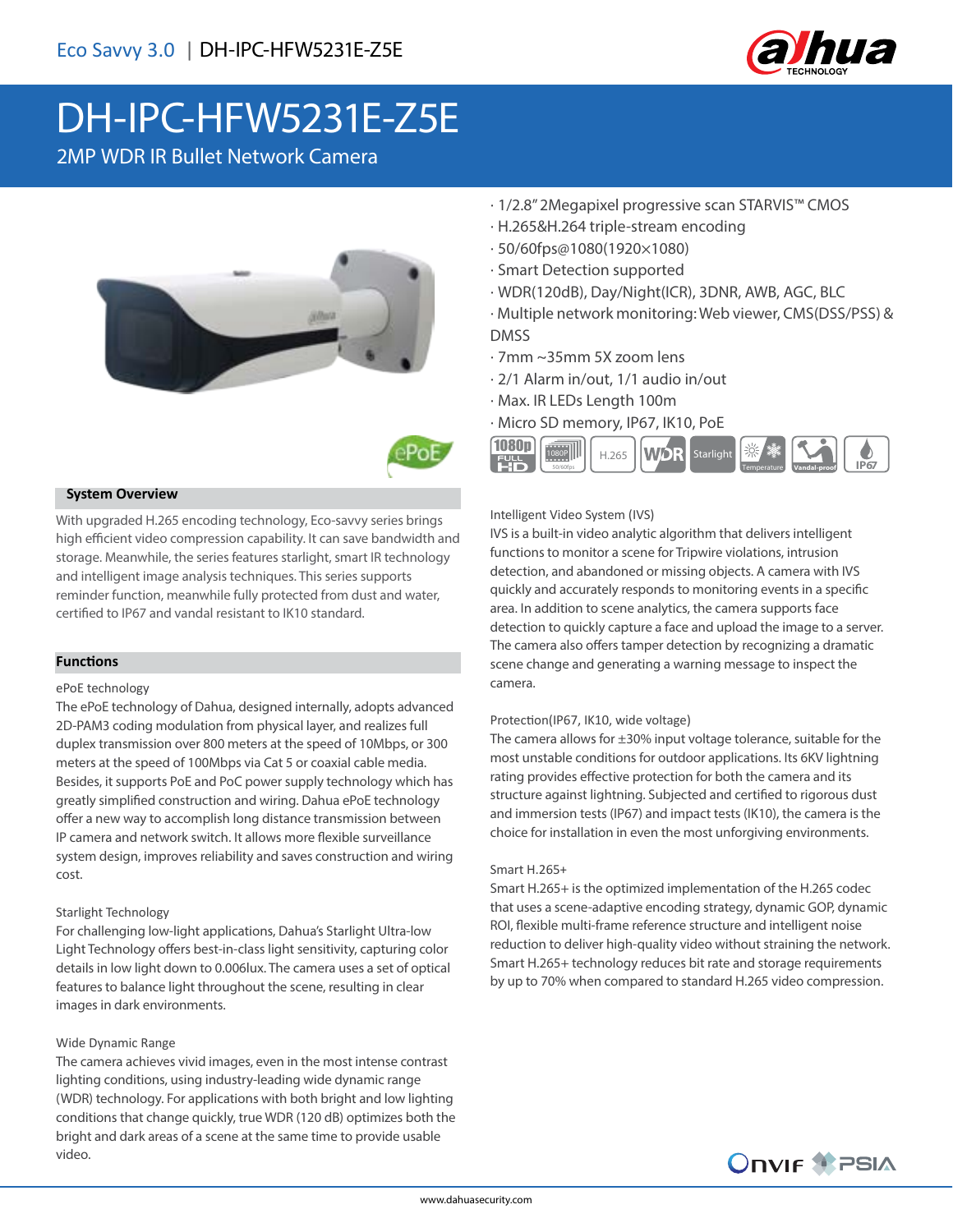## Eco Savvy 3.0 | DH-IPC-HFW5231E-Z5E

### **Technical Specification**

| Camera                         |      |                                                                                                              |                           |            |            |
|--------------------------------|------|--------------------------------------------------------------------------------------------------------------|---------------------------|------------|------------|
| Image Sensor                   |      | 1/2.8" 2Megapixel progressive scan CMOS                                                                      |                           |            |            |
| <b>Effective Pixels</b>        |      | 1920(H) x 1080(V)                                                                                            |                           |            |            |
| RAM/ROM                        |      | 256MB/32MB                                                                                                   |                           |            |            |
| <b>Scanning System</b>         |      | Progressive                                                                                                  |                           |            |            |
| Electronic Shutter Speed       |      | Auto/Manual, 1/3~1/100000s                                                                                   |                           |            |            |
| Minimum Illumination           |      | 0.006Lux/F1.4 ( Color, 1/3s, 30IRE)<br>0.05Lux/F1.4 (Color,1/30s,30IRE)<br>0Lux/F1.4 (IR on)                 |                           |            |            |
| S/N Ratio                      |      | More than 50dB                                                                                               |                           |            |            |
| IR Distance                    |      | Distance up to 100m (328ft)                                                                                  |                           |            |            |
| IR On/Off Control              |      | Auto/ Manual                                                                                                 |                           |            |            |
| <b>IR LEDS</b>                 |      | 4                                                                                                            |                           |            |            |
| Lens                           |      |                                                                                                              |                           |            |            |
| Lens Type                      |      | Motorized/Auto Iris(HALL)                                                                                    |                           |            |            |
| Mount Type                     |      | Board-in                                                                                                     |                           |            |            |
| Focal Length                   |      | 7mm~35mm                                                                                                     |                           |            |            |
| Max. Aperture                  |      | F1.4                                                                                                         |                           |            |            |
| Angle of View                  |      | H: 35°~12°, V:19°~7°                                                                                         |                           |            |            |
| Optical Zoom                   |      | 5x                                                                                                           |                           |            |            |
| <b>Focus Control</b>           |      | Motorized                                                                                                    |                           |            |            |
| <b>Close Focus Distance</b>    |      | 0.3 <sub>m</sub>                                                                                             |                           |            |            |
|                                | Lens | Detect                                                                                                       | Observe                   | Recognize  | Identify   |
| <b>DORI</b><br>Distance        | W    | 131m(429ft)                                                                                                  | 52m(170ft)                | 26m(85ft)  | 13m(42ft)  |
| Pan/Tilt/Rotation              | т    | 427m(1400ft)                                                                                                 | 171m(561ft)               | 85m(278ft) | 42m(138ft) |
|                                |      |                                                                                                              |                           |            |            |
| Pan/Tilt/Rotation Range        |      | Pan:0°~360°; Tilt:0°~90°; Rotation:0°~360°                                                                   |                           |            |            |
| Intelligence                   |      |                                                                                                              |                           |            |            |
| <b>IVS</b>                     |      | Tripwire, Intrusion, Object Abandoned/Missing                                                                |                           |            |            |
| Advanced Intelligent Functions |      | <b>Face Detection</b>                                                                                        |                           |            |            |
| Video                          |      |                                                                                                              |                           |            |            |
| Compression                    |      |                                                                                                              | H.265+/H.265/H.264+/H.264 |            |            |
| <b>Streaming Capability</b>    |      | 3 Streams                                                                                                    |                           |            |            |
| Resolution                     |      | 1080P(1920x1080)/1.3M(1280x960)/<br>720P(1280×720)/D1(704×576/704×480)/<br>VGA(640×480)/CIF(352×288/352×240) |                           |            |            |
| <b>Frame Rate</b>              |      | Main Stream: 1080P(1~50/60fps)                                                                               |                           |            |            |
|                                |      | Sub Stream: D1(1~50/60fps)                                                                                   |                           |            |            |
|                                |      | Third Stream: 1080P(1~25/30fps)                                                                              |                           |            |            |
| <b>Bit Rate Control</b>        |      | CBR/VBR                                                                                                      |                           |            |            |
| <b>Bit Rate</b>                |      | H.264: 24~9472Kbps<br>H.265: 14~5632Kbps                                                                     |                           |            |            |

| Day/Night                               | Auto(ICR) / Color / B/W                                                                                                                                 |  |  |
|-----------------------------------------|---------------------------------------------------------------------------------------------------------------------------------------------------------|--|--|
| <b>BLC Mode</b>                         | BLC / HLC / WDR(120dB)                                                                                                                                  |  |  |
| White Balance                           | Auto/Natural/Street Lamp/Outdoor/Manual                                                                                                                 |  |  |
| Gain Control                            | Auto/Manual                                                                                                                                             |  |  |
| Noise Reduction                         | 3D DNR                                                                                                                                                  |  |  |
| <b>Motion Detetion</b>                  | Off / On (4 Zone, Rectangle)                                                                                                                            |  |  |
| Region of Interest                      | Off / On (4 Zone)                                                                                                                                       |  |  |
| Electronic Image Stabilization<br>(EIS) | N/A                                                                                                                                                     |  |  |
| Smart IR                                | Support                                                                                                                                                 |  |  |
| Defog                                   | N/A                                                                                                                                                     |  |  |
| Digital Zoom                            | 16x                                                                                                                                                     |  |  |
| Flip                                    | 0°/90°/180°/270°                                                                                                                                        |  |  |
| Mirror                                  | Off/On                                                                                                                                                  |  |  |
| <b>Privacy Masking</b>                  | Off / On (4 Area, Rectangle)                                                                                                                            |  |  |
| Audio                                   |                                                                                                                                                         |  |  |
| Compression                             | G.711a/ G.711Mu/ AAC/ G.726                                                                                                                             |  |  |
| <b>Network</b>                          |                                                                                                                                                         |  |  |
| Ethernet                                | RJ-45 (10/100Base-T)                                                                                                                                    |  |  |
| Protocol                                | HTTP; HTTPs; TCP; ARP; RTSP; RTP; UDP; SMTP;<br>FTP; DHCP; DNS; DDNS; PPPOE; IPv4/v6; QoS;<br>UPnP;NTP; Bonjour; 802.1x; Multicast; ICMP;<br>IGMP; SNMP |  |  |
| Interoperability                        | ONVIF, PSIA, CGI                                                                                                                                        |  |  |
| <b>Streaming Method</b>                 | Unicast / Multicast                                                                                                                                     |  |  |
| Max. User Access                        | 10 Users /20 Users                                                                                                                                      |  |  |
| <b>Edge Storage</b>                     | <b>NAS</b><br>Local PC for instant recording<br>Mirco SD card 128GB                                                                                     |  |  |
| Web Viewer                              | IE, Chrome, Firefox, Safari                                                                                                                             |  |  |
| Management Software                     | Smart PSS, DSS, Easy4ip                                                                                                                                 |  |  |
| Smart Phone                             | IOS, Android                                                                                                                                            |  |  |
| Certifications                          |                                                                                                                                                         |  |  |
| Certifications                          | CE (EN 60950:2000)<br>UL:UL60950-1<br>FCC: FCC Part 15 Subpart B                                                                                        |  |  |
| Interface                               |                                                                                                                                                         |  |  |
| Video Interface                         | 1 Port(For adjustment only)                                                                                                                             |  |  |
| Audio Interface                         | 1/1 channel In/Out                                                                                                                                      |  |  |
| <b>RS485</b>                            | N/A                                                                                                                                                     |  |  |
| Alarm                                   | 2 channel In: 5mA 5VDC<br>1 channel Out: 300mA 12VDC                                                                                                    |  |  |
| Electrical                              |                                                                                                                                                         |  |  |
| Power Supply                            | DC12V, PoE (802.3af)(Class 0)                                                                                                                           |  |  |
| Power Consumption                       | $<$ 12.95W                                                                                                                                              |  |  |